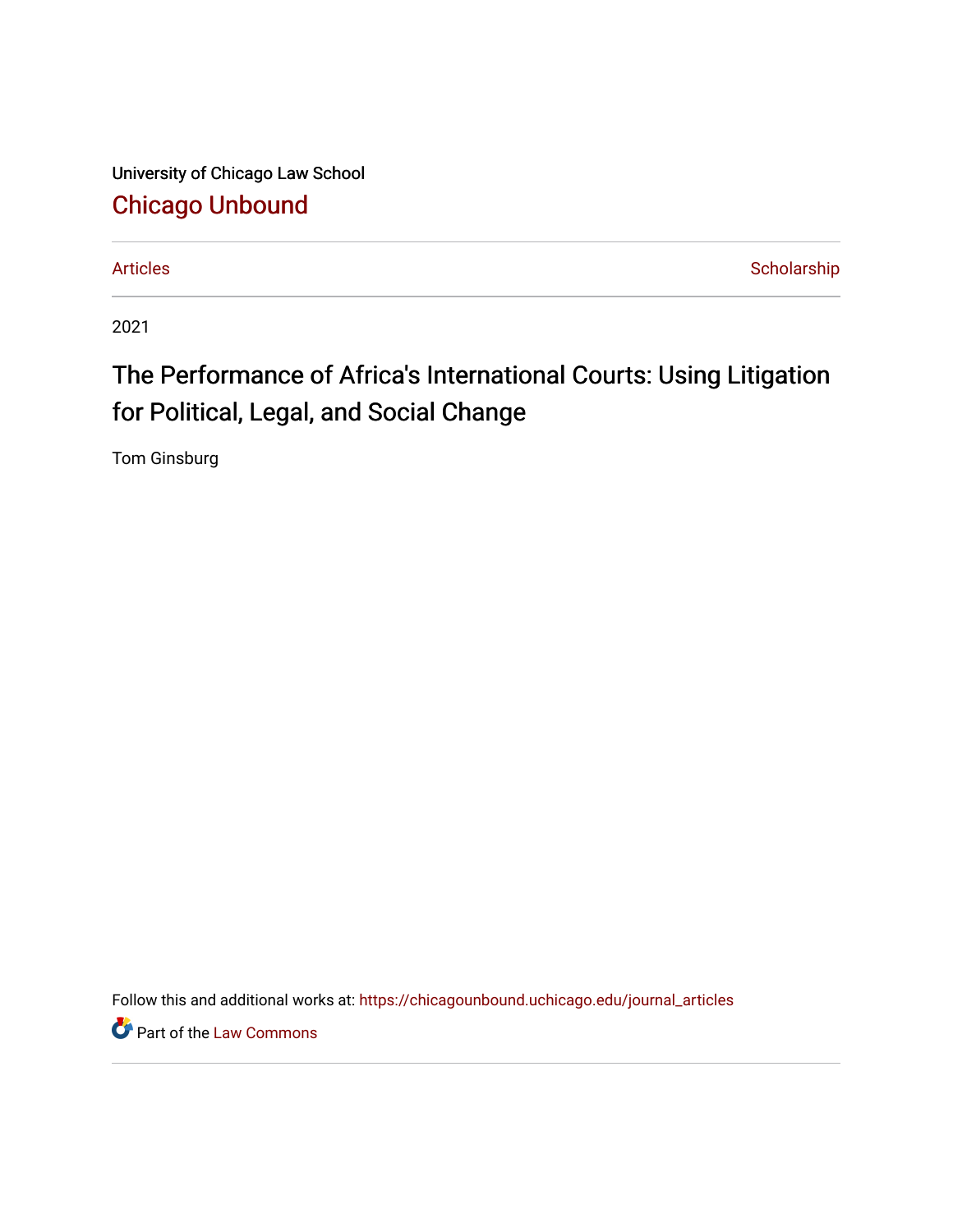In placing these diverse criminal justice TLOs in a single collection, Transnational Legal Orders of Criminal Justice offers an opportunity to make visible these shared temporal, substantive, and geopolitical coordinates, recognizing how they draw on, reinforce, or contradict each other. The breadth, depth, and empirically grounded rigor of this book offers a nuanced and illuminating understanding of how criminal law governs or organizes domination across borders.

> NICOLA PALMER King's College London, UK

The Performance of Africa's International Courts: Using Litigation for Political, Legal, and Social Change. Edited by James Thuo Gathii. Oxford, UK: Oxford University Press, 2020. Pp. xxv, 384. Index. doi:10.1017/ajil.2021.38

In the 1990s, some scholars argued that the future of international law was to be European. National leaders would cede sovereignty to regional bodies; networks of cooperating technocrats would make rules; transnational courts would adjudicate them; and democracy, human rights, and markets would spread ever eastward. Needless to say, this vision looks a little quaint from the vantage point of the third decade of the twenty-first century. Autocracy is on the rise, borders are closing, and a series of books has asserted the twilight or end-times of human rights. International courts are under attack from powerful states, including the United States.

But the newfound pessimism may also go too far. Something important is happening in Africa. Throughout the continent, and despite the tenuous hold of democracy in many countries, courts are speaking truth to power. The South African Constitutional Court's order to jail former President Jacob Zuma for contempt of court is

*Performing Race*, 25 THEORETICAL CRIMINOLOGY developing a normative (2021). rights on the continent.  $(2021).$ 

only the highest profile recent example. In numerous other countries, courts have played a major role in defending their political systems from executive overreach. In Malawi and Lesotho, high courts prevented political leaders from using COVID-19 as an excuse to extend their time in power. Kenya's Supreme Court rejected a constitutional amendment that would have consolidated control of the governance system in the hands of a political cartel. And while term limit evasions remain frequent, there are some instances of courts blocking leaders' attempts to remain in power.

The growing importance of law is also reflected in the burgeoning jurisprudence of Africa's regional and continental trade and human rights courts. For example, the Community Court of Justice for the Economic Community of West African States (ECOWAS) recently blocked Nigeria's attempt to ban Twitter. The African Court on Human and Peoples' Rights is hearing more cases each year, even if states are leaving its protocol allowing individual complaints. In short, law increasingly matters for the exercise of public power on the continent, even in imperfect ways, and international law is part of the story.

Loyola University School of Law Professor James Thuo Gathii's edited volume provides a terrific introduction to the trade and human rights courts in the region. Consisting of a series of case studies and an extended introduction by Gathii, the chapters cover the three most highprofile bodies—the East African Court of Justice (EACJ), the ECOWAS Community Court of Justice, and the African Court on Human and Peoples' Rights—along with some less well-known courts. Some of the chapters focus on particular themes, such as transitional justice or constitutional litigation, while others look at broader audiences and dynamics, such as the phenomenon of backlash. Collectively, the authors show how these courts are playing a role by providing fora to challenge dominant parties and strongmen, providing important space for political mobilization and contestation, and developing a normative architecture for human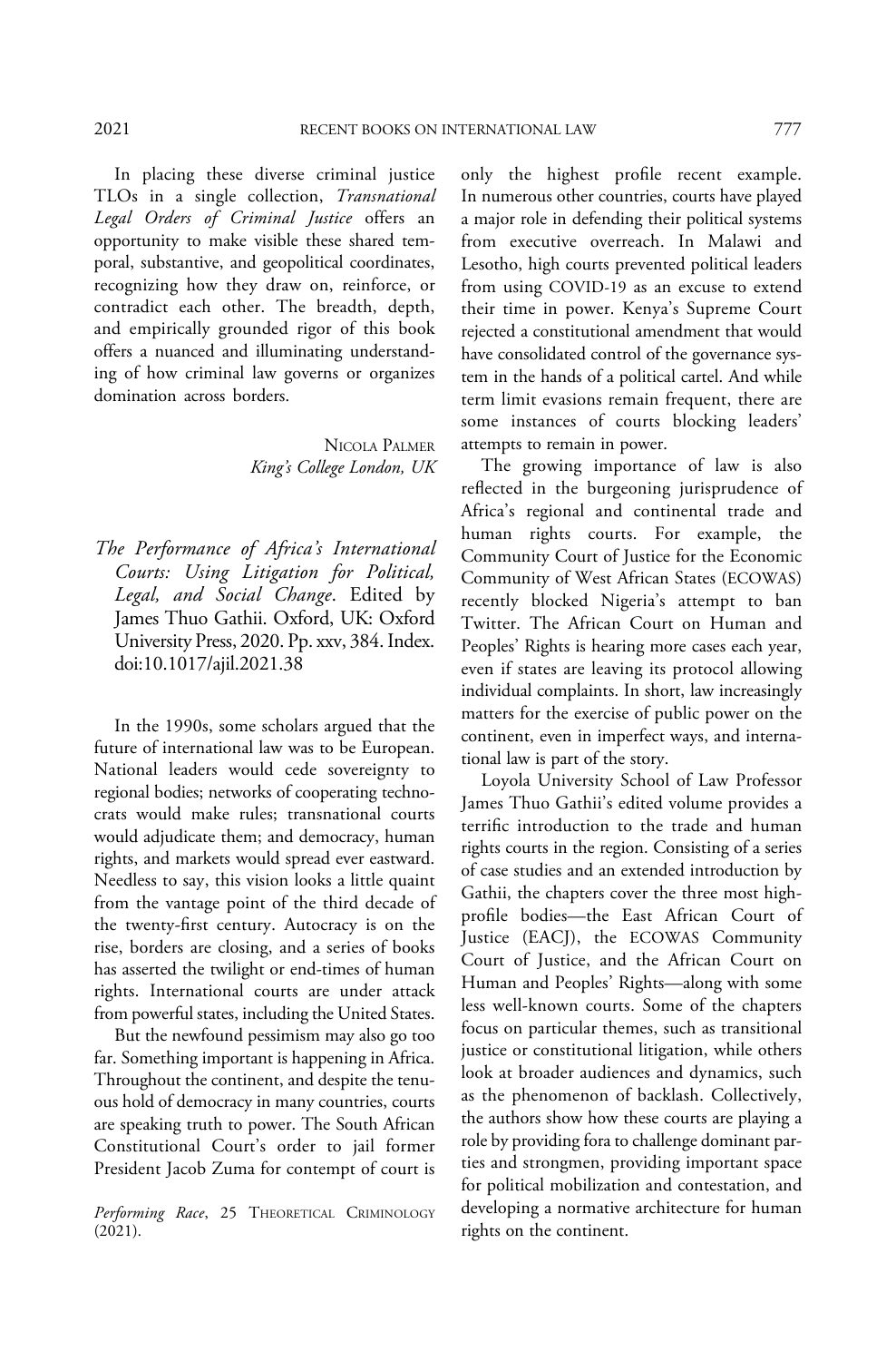One of the great strengths of the volume is its empirical sensibility. Rather than arriving with preconceived notions of the roles courts should or will play, the authors take a bottom-up approach to the data, situating the courts in their political and social context through discrete lenses and inductively examining the case law and actors to capture the bigger picture. As Gathii puts it, the chapters "put the users of international courts and their broader strategies at the center of their analysis" (p. 13).

This is a refreshing approach. As Gathii notes in his introduction, most studies of international courts focus on the question of whether or not losers comply with judgments against them. While intuitive, this measure is hardly sufficient to measure "success" or "failure," since courts can shape outcomes without formal compliance. A speed limit affects behavior even if no one obeys it perfectly. In recognition of this fact, observers of international courts have introduced the notion of "effectiveness" to capture a broader notion.<sup>1</sup> But this approach too assumes that courts have a job to do, assigned by some other actor, and proposes taking a broader lens in examining how well they do it.

Gathii pushes beyond this, painting international courts as opportunity structures for political mobilization. From this angle, it is not so much the institutional features of courts that do the work, though they are obviously important. Nor is impact the main explanandum. Rather it is the interaction of the courts with litigants and audiences that is at the center of the analysis. Simply by virtue of their existence, the courts provide venues for contesting and raising of awareness of injustices, allowing opportunities that would otherwise not exist. Collectively, the studies thus demonstrate that courts can become arenas within a broader social field, regardless of what they were designed to be or how states react to them. The volume provides a very valuable sociolegal contribution to our understanding of the region, and of international law more broadly.

In Chapter One, Gathii argues for thinking about courts as "coordination devices," in which litigation allows players to raise issues and mobilize supporters. Unlike domestic courts, international courts lie outside the control of any one government, and so can provide a forum for claims that would be foreclosed at the domestic level. Using the example of political parties before the East African Court of Justice, Gathii shows how opposition parties in four of the six member states were able to bring cases to the sub-regional court. In 2006, for example, Kenya's opposition parties successfully challenged the ruling party's attempt to seat its own partisans as members of the East African Legislative Assembly without an actual election in the Kenyan parliament. The Court decided that the process was not acceptable and so the delegates should not be seated at the regional organ.<sup>2</sup> And while Kenya's president, furious, successfully obtained an amendment to the East African Community treaty (an example of backlash examined later in the book), the government eventually complied with the judgment and held a genuine election process.

Chapter Two, by Andrew Heinrich, a JD candidate at Harvard Law School, focuses on the role of the EACJ in transitional justice in Burundi. In light of the repeated displacements that have occurred in Burundi's history, property claims abound, and domestic institutions have not effectively resolved them. The EACJ has no specific jurisdiction in regard to transitional justice, and yet NGOs and repeat litigants have found ways to bring cases, keeping their issues alive in public consciousness. Heinrich draws on sociologist Bonny Obhawoh's notion of flow and counterflow to capture the two-way nature of the interaction between domestic and regional systems. The flow comes from Burundian civil society, who find a platform that allows the counterflow of human rights norms and discourse into that authoritarian country. This theoretical lens is obviously

<sup>&</sup>lt;sup>1</sup> YUVAL SHANY, ASSESSING THE EFFECTIVENESS OF INTERNATIONAL COURTS (2014).

<sup>&</sup>lt;sup>2</sup> Prof. Peter Anyang' Nyong'o and Others v. Attorney General of Kenya and Others, Reference No. 1 of 2006 (Judgment), [2007] EACJ 6 (E. Afr. Ct. Just. Mar. 30, 2007).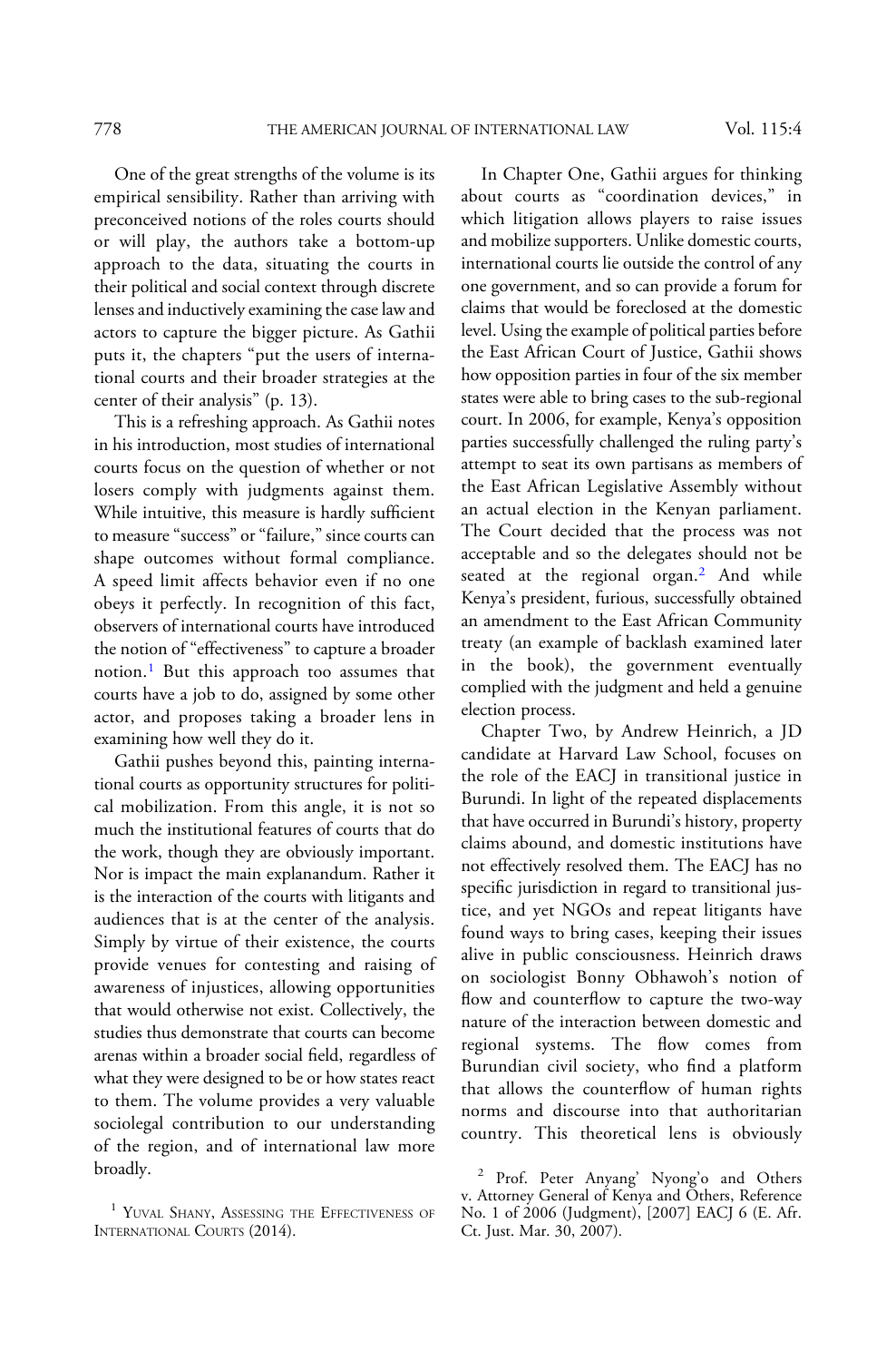relational more than institutional, and illustrates the rich array of frames put forth in the book.

Another such frame appears in Chapter Three by Obiora C. Okafor, professor at the York University Osgoode Hall Law School, and Okechukwu J. Effoduh, doctoral candidate at Osgoode Hall Law School, which focuses on the role of the ECOWAS Court in providing normative resources for the poor. The authors develop the idea that activists and bar associations act as "brainy relays," channeling local issues to the regional body, afterward using the judgments to mobilize support and shape local discourse within national contexts. There is, they argue, a kind of "virtual alliance" between litigants and regional judges (p. 117). Of particular note is the way in which the ECOWAS Court has developed standing doctrines amenable to pro-poor claimants, while also denying standing to corporations as legal persons. The subaltern and supranational interact in ways that challenge the sometimes captured national institutions.

Chapter Four, by Olabisi D. Akinkugbe, professor at Dalhousie University Schulich School of Law, uses Ran Hirschl's notion of "mega-political" jurisprudence to understand the role of the ECOWAS Court in high politics.<sup>3</sup> The major tool here has been a 2001 Protocol on Democracy and Good Governance and a 2005 Supplementary Protocol, the latter of which gave the Court the authority to hear human rights cases. Civil society actors and supranational institutions mobilized for these reforms, arguing that giving the Court a human rights jurisdiction would help further regional economic integration. Although there was no explicit mandate to adjudicate national electoral disputes, the Court developed a mechanism allowing it to do so when disputes implicated human rights concerns.<sup>4</sup> The so-called Ugokwe doctrine has been an important procedural hook in subsequent cases. While the Court has been cautious in providing effective relief, Akinkugbe argues that it provides an alternative forum for opposition political parties.

Chapter Five, by Solomon T. Ebobrah, professor at Niger Delta University, and Victor Lando, partner at Kamau, Lando & Associates, examines the role of the EACJ and ECOWAS regional courts as"back-up custodians" of constitutional justice. By providing a forum in which claims can be heard, these bodies provide early warning systems, especially in contexts in which no effective domestic venue is available. They also play a role in normative development, creating resources whose future possible uses and impact cannot be predicted. Similarly, in Chapter Six, Gathii and Jacquelene Wangui Mwangi, SJD candidate at Harvard Law School, examines the African Court on Human and Peoples' Rights as an opportunity structure for mobilization. Many of the cases involve use of the Optional Protocol, under which states can choose to allow individual litigants to bring cases before the regional body.

The final substantive Chapter, by Gathii, Karen Alter, professor at Northwestern University, and Laurence Helfer, professor at Duke University School of Law, examines the phenomenon of backlash against the subregional courts. Famously, the Southern Africa Development Community Tribunal was dismantled after a case in which it provided relief to white farmers against the government of Robert Mugabe in Zimbabwe. But the chapter elaborates less well-known attempts by governments to rein in the EACJ and the ECOWAS Court. In the former case, the Kenyan government pushed through a plan to hamper the court procedurally, but the Court found ways around some of the constraints; in the latter case, an attempt promoted by the Gambia to limit the jurisdiction of the Court failed. This chapter nicely illustrates how the African cases provide important data points for the broader literature on international courts.

The final chapter is a reference guide to the African courts, including many not covered in the main chapters, and a valuable one-stop shop for basic information on their structure and jurisdiction. It also grapples with substantive

 $3$  Ran Hirschl, The Judicialization of Mega-Politics and the Rise of Political Courts, 11 ANN. REV. POL. SCI. 93 (2008).

<sup>&</sup>lt;sup>4</sup> Ugokwe v. Nigeria, Merits, ECW/CCJ/APP/02/05, IHRL 3117 (ECOWAS Oct. 7, 2005).